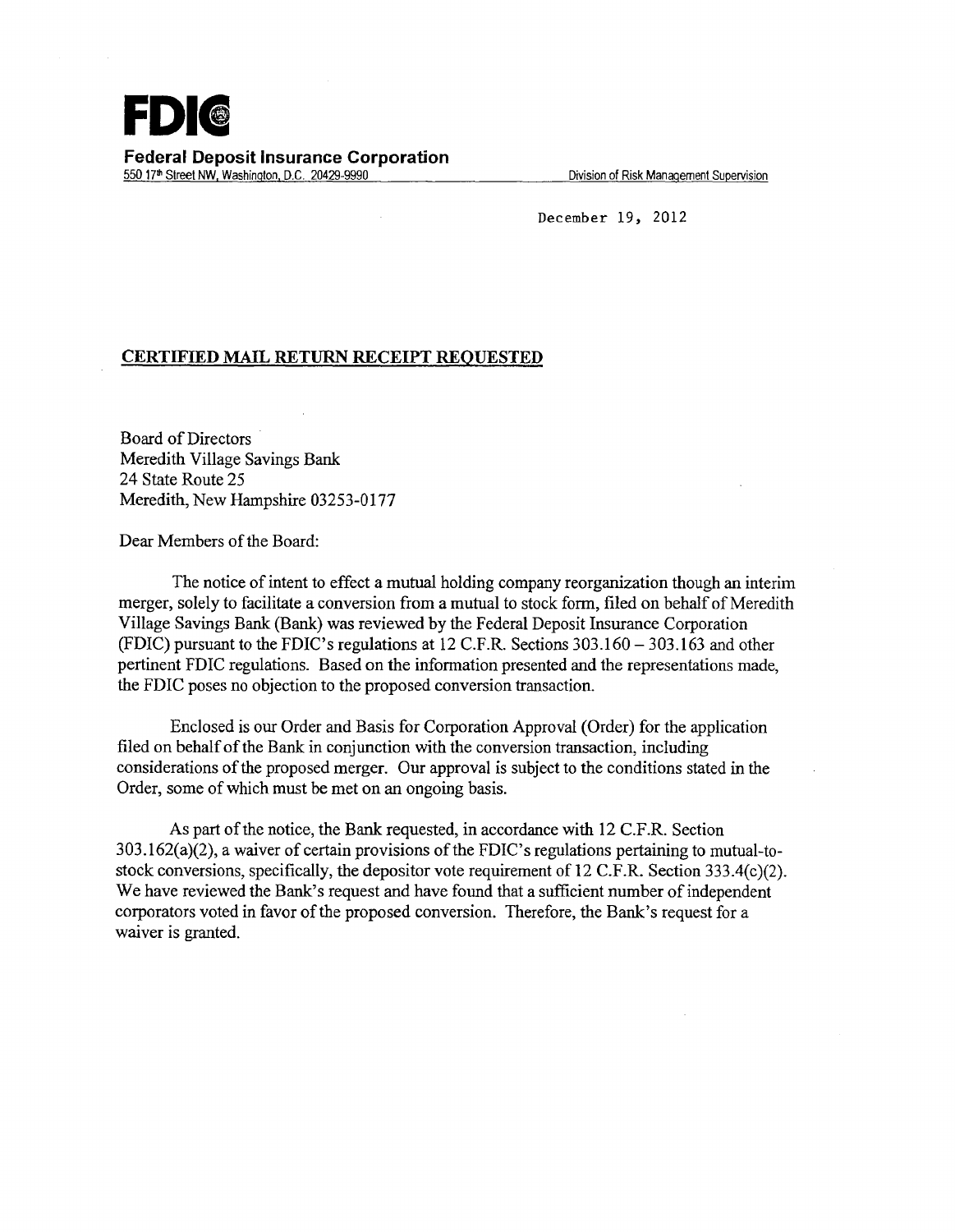Board of Directors Meredith Village Savings Bank Page 2

Please notify the Boston Area Office in writing when the proposed transaction has been consummated. If an extension of the time limit included in the Order is required, a letter requesting a specific extension of the limitation, and the reasons for the extension, should be submitted to the Boston Area Office.

Sincerely,

/s/

Doreen R. Eberley Senior Deputy Director

Enclosure

cc: Paul J. Remus Devine Millimet 111 Amherst Street Manchester, New Hampshire 03101

> Glenn A. Perlow Deputy Bank Commissioner New Hampshire Banking Department 53 Regional Drive, Suite 200 Concord, New Hampshire 03301

J. T. Nolan - Senior Vice President Federal Reserve Bank of Boston 600 Atlantic Avenue H-3 Boston, Massachusetts 02210

 $\bar{\nu}$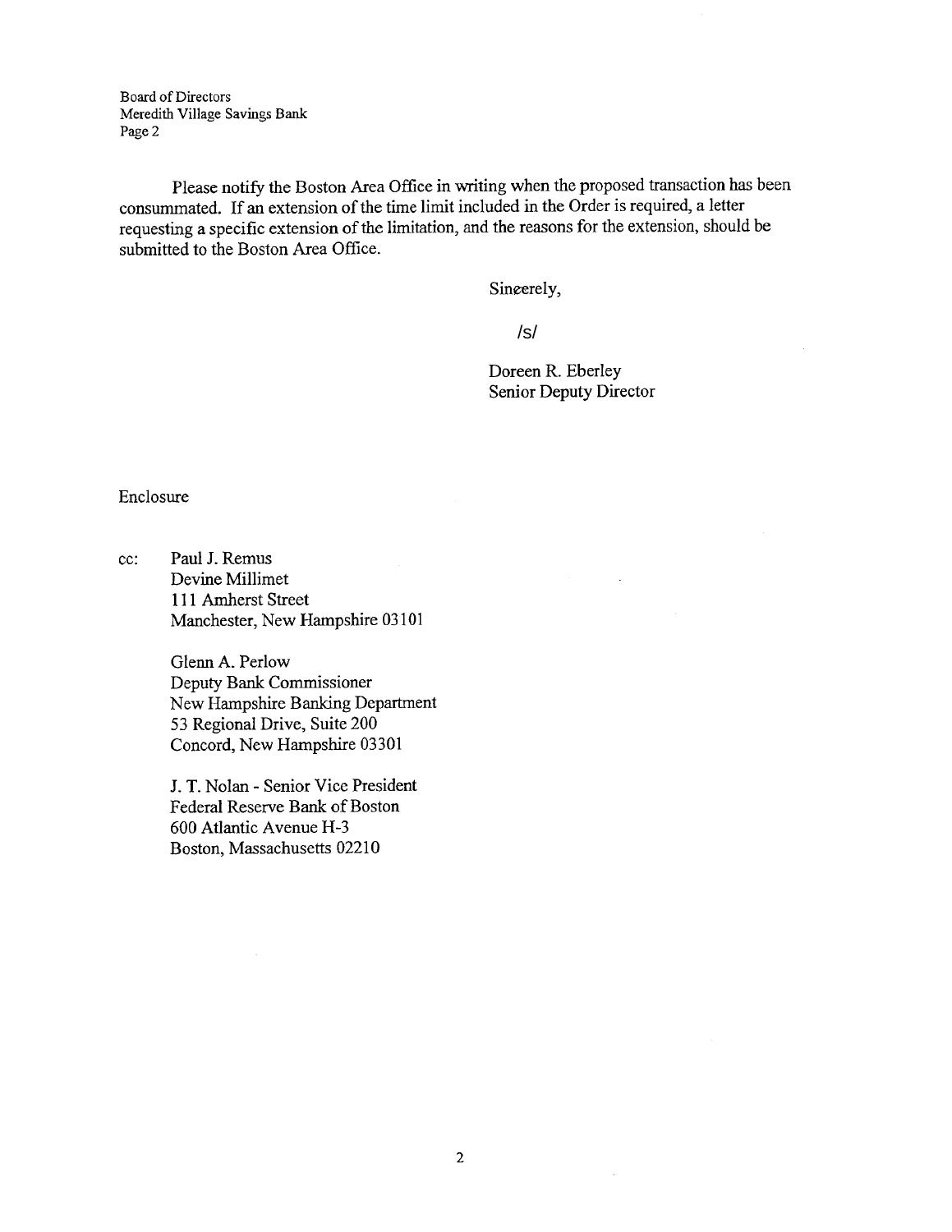## FEDERAL DEPOSIT INSURANCE CORPORATION

Meredith Village Savings Bank Meredith, Belknap County, New Hampshire

Application for Consent to Merge

## ORDER AND BASIS FOR CORPORATION APPROVAL

Pursuant to Section 5 and Section 18(c) and other provisions of the Federal Deposit Insurance (FDI) Act, an application has been filed on behalf of Meredith Village Savings Bank, Meredith, New Hampshire (Mutual Institution), currently a state-chartered, mutually owned Deposit Insurance Fund (DIF) member with total resources of \$679,483,000 and total deposits of \$525,712,000 as of September 30,2012, for the FDIC's consent to merge with Meredith Village Savings Bank (in stock form), Meredith, New Hampshire, a proposed new interim, statechartered subsidiary guaranty stock savings bank.

The transaction is to effect the Mutual Institution's plan of reorganization which, solely to facilitate such undertaking, provides for:

- Mutual Institution will organize a New Hampshire-chartered subsidiary guaranty stock savings bank to be known as Meredith Village Savings Bank (in stock form) (Stock Bank).
- Mutual Institution will transfer a substantial part of its assets and liabilities, including all insured liabilities, in exchange for all of the issued and outstanding shares of common stock of the Stock Bank.
- The Stock Bank will be the surviving entity and will retain the name Meredith Village Savings Bank (Resultant Bank).
- Concurrent with the merger of Mutual Institution and Stock Bank, Mutual Institution will amend and restate its charter and bylaws to become the charter and by-laws of a New Hampshire-chartered mutual holding company, to be known as New Hampshire Mutual Bancorp, Inc. (NHMB).

Upon consummation of the reorganization, the deposits of the Resultant Bank will continue to be insured under the DIF. On the effective date of the reorganization, the Resultant Bank will be a stock bank that is wholly owned by NHMB. The State of New Hampshire has granted the Mutual Institution the authority to conduct banking business and has approved the establishment of the Stock Bank. Following consummation of the merger, Resultant Bank will operate the same banking business, with the same management, at the same locations now being served by the Mutual Institution. The proposed transaction, per se, will not alter the competitive structure of banking in the market served by the Mutual Institution. The Resultant Bank's main office will continue to be located at 24 State Route 25, Meredith, New Hampshire.

Notice of the proposed transaction, in a form approved by the FDIC, has been published pursuant to the FDI Act. A review of available information, including the Community Reinvestment Act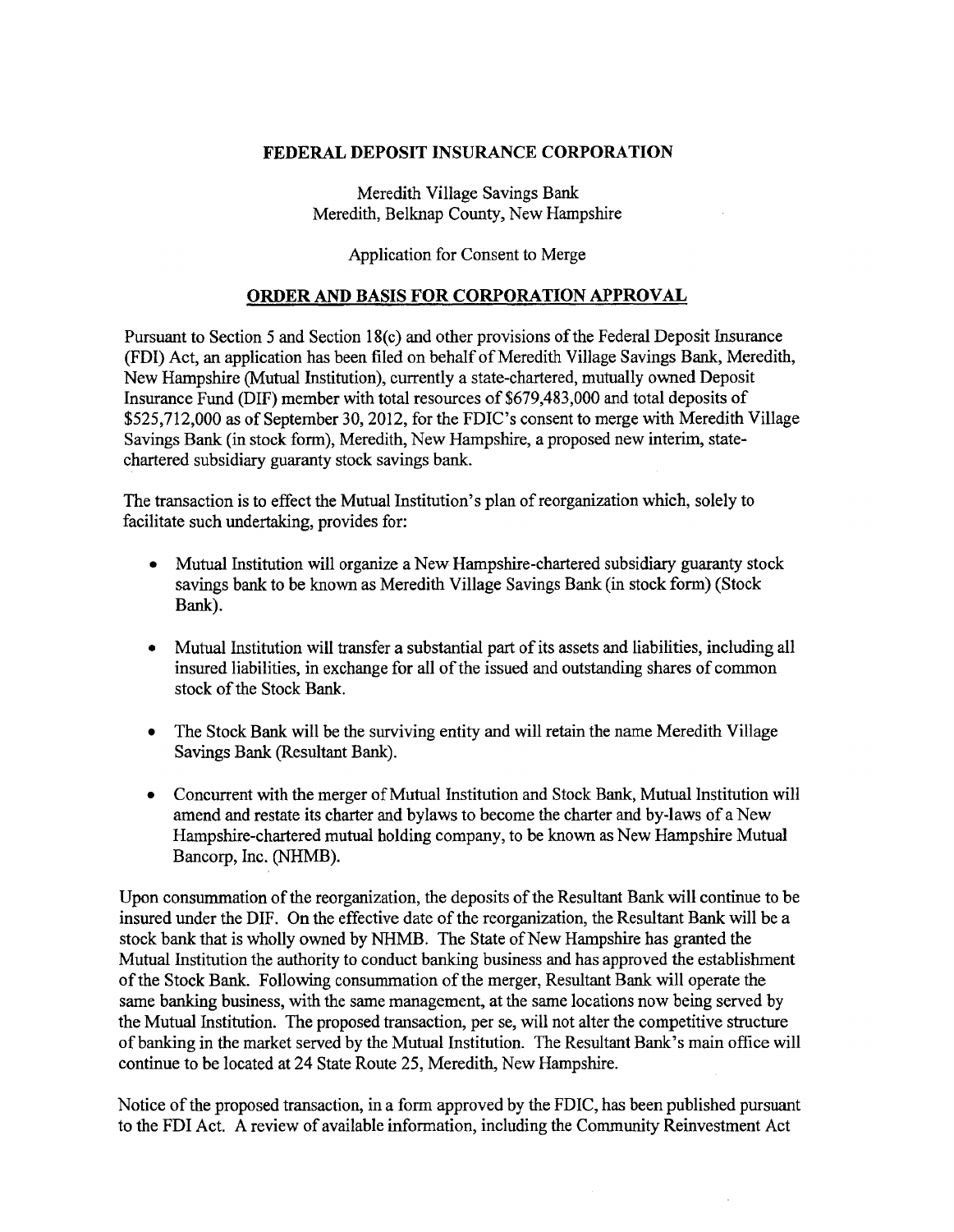(CRA) Statement of the proponent, disclosed no inconsistencies with the purposes of the CRA. The Resultant Bank is expected to continue to meet the credit needs of its community, consistent with the safe and sound operation of the institution.

In connection with the merger application, the FDIC has taken into consideration the financial and managerial resources and future prospects of the proponent banks and the Resultant Bank, the convenience and needs of the community to be served, and the effect of the proposed transaction on competition. The FDIC has also taken into consideration the effectiveness of the insured depository institutions involved in the proposed merger transaction in combating moneylaundering activities, and the risk posed by the transaction to the stability of the U.S. banking or financial system.

Having found favorably on all statutory factors, it is the FDIC's judgment that the application for Consent to Merge should be and is hereby approved subject to the following conditions, some of which are continuing in nature:

- 1. That, all necessary and final approvals from the appropriate federal and/or state authorities have been received;
- 2. That, except for the proposed contribution of Meredith Village Savings Bank stock to New Hampshire Mutual Bancorp, Inc., no shares of the stock of Meredith Village Savings Bank shall be sold, transferred or otherwise disposed of, to any person (including any Employee Stock Ownership Plan) unless prior notice is provided to, and nonobjection is received from the FDIC;
- 3. That, prior to a sale, transfer or other disposition of any shares of Meredith Village Savings Bank, other than the transfer of shares to New Hampshire Mutual Bancorp, Inc., by New Hampshire Mutual Bancorp, Inc., to any person (including any Employee Stock Ownership Plan) or a conversion of New Hampshire Mutual Bancorp, Inc., to stock form, Meredith Village Savings Bank will provide written notification to the FDIC and provide the FDIC with copies of all documents filed with the state and federal banking and/or securities regulators in connection with any sale, transfer, disposition or conversion;
- 4. That, should any shares of stock of Meredith Village Savings Bank be issued to persons other than New Hampshire Mutual Bancorp, Inc., any dividends waived by New Hampshire Mutual Bancorp, Inc., must be retained by New Hampshire Mutual Bancorp, Inc., or Meredith Village Savings Bank, and segregated, earmarked or otherwise identified on its books and records. Such amounts must be taken into account in any valuation of the institution and factored into the calculation used in establishing a fair and reasonable basis for exchanging shares in any subsequent conversion of New Hampshire Mutual Bancorp, Inc., to stock form. Such amounts shall not be available for payment to or the value thereof transferred to minority shareholders by any means, including through dividend payments or at liquidation;
- 5. That, any change in proposed senior executive officers, including the board of trustees, prior to the consummation of the proposed transaction, will render this approval null and void unless such proposal is approved by the FDIC prior to the consummation of the proposed transaction;